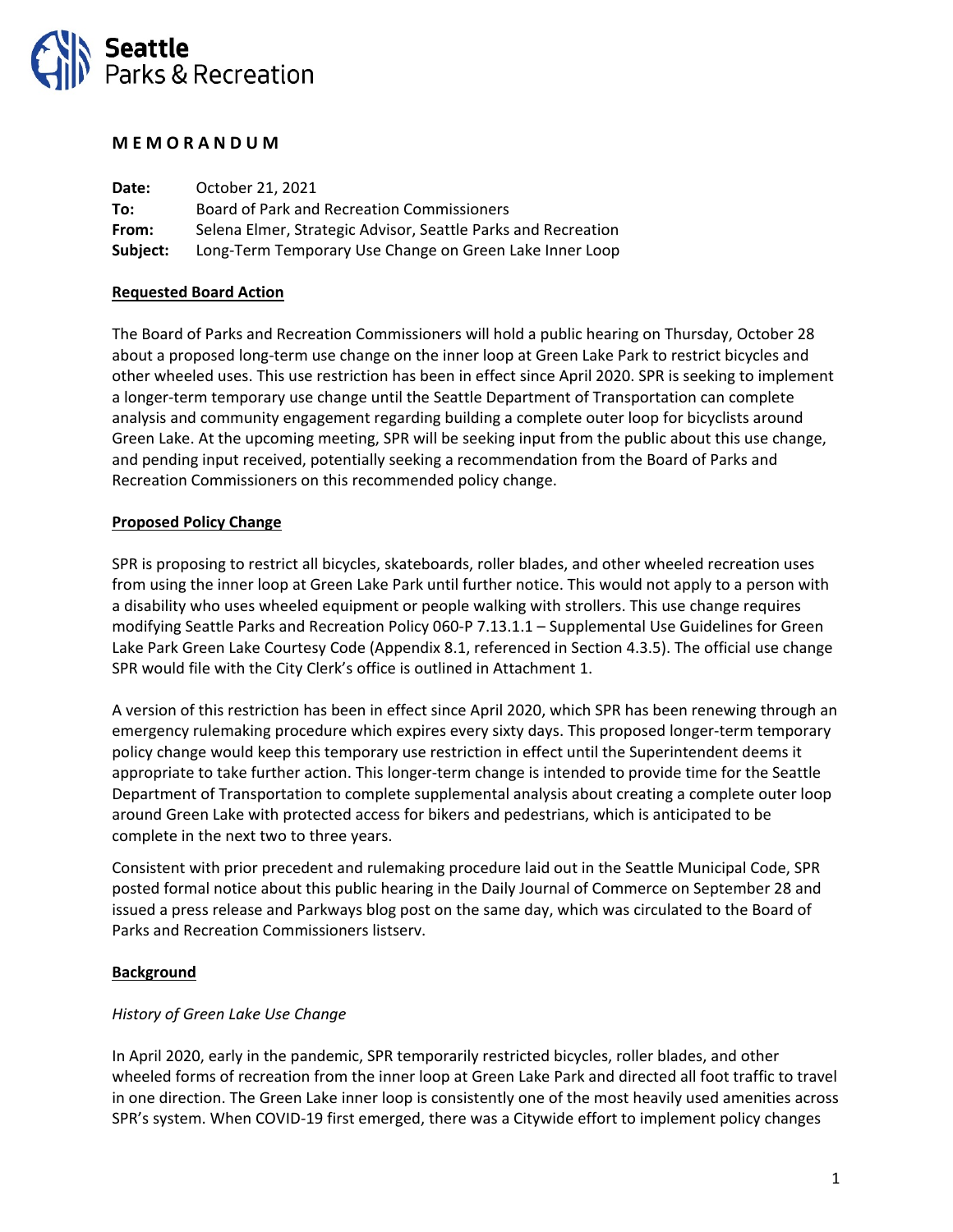and augment physical infrastructure to facilitate safe public access to outdoor amenities, which included considering measures to prevent crowding and ensure visitors could maintain safe social distancing when using SPR amenities. Initially, SPR both restricted wheeled recreational uses on the inner loop and required all pedestrians to travel the same direction along the inner loop. Effective July 30, 2021, SPR relaxed the one direction requirement, and pedestrian traffic is now allowed in both directions on the loop.

This use change at Green Lake was one of a suite of measures SPR put in place to reduce crowding and ensure SPR's outdoor amenities could remain open for safe public use and enjoyment during the pandemic. Other measures included posting information signage, disseminating key messaging via social media, adjusting park hours, deploying Social Distance Ambassadors to monitor use of major regional parks, restricting activities that promote larger gatherings like beach fires and picnic shelter rentals, and more. Another strategy to increase access to open space was undertaken jointly with the Seattle Department of Transportation (SDOT) through an extension of the Stay Healthy Streets initiative specific to roadways adjacent to parks. This joint effort, called Keep Moving Streets, included [closing a](https://www.seattle.gov/transportation/projects-and-programs/programs/stay-healthy-streets/green-lake-keep-moving-street) stretch of West Green Lake Way North between North 63rd St and E Green Lake Way N to vehicle traffic from May 2020 to September 2021. The goal of this program was to open up more space for people rather than cars as a way to provide more space for people to get outside adjacent to parks and to improve community and individual health.

## *Public Reaction*

Public reaction to the use restrictions at Green Lake has been mixed. SPR has not conducted any tailored outreach related to the use change but has received periodic comments through social media, our central email address, and resident phone calls. Early in the pandemic, the feedback was largely positive as park users felt that moving one direction and limiting use to pedestrians assisted with social distancing in a time of great uncertainty. As the pandemic progressed, SPR has received many requests for clearer and more permanent signage, as many temporary signs have been removed throughout the pandemic. Several residents expressed strong support for restricting wheeled uses, feeling that the mix of bikers, roller bladers, and pedestrians results in unsafe situations and crowding. Others have indicated skepticism about the effectiveness of this change without enforcement, citing that bikers still use the loop and don't stay in their designated lane, possibly creating more hazardous situations.

## *Prior Discussion with Board*

SPR staff briefed the (then) Board of Park Commissioners about this use change in January 2021, seeking input on whether to continue with the emergency rulemaking procedure or pursue a longer-term temporary rule change. At that time, the Board recommended continuing with the emergency procedure until the path to recovery from the pandemic was clearer. Since that time, the emergence of the Delta variant has extended uncertainty regarding the length and severity of the COVID-19 pandemic, a new protected bike lane around the east side of the lake has been completed, and additional plans for further analysis of a potential full outer loop around the lake have been formed (see below).

# *Concurrent SDOT Activity*

In parallel with Citywide activities to respond to the COVID-19 pandemic, SDOT was completing the [Green Lake and Wallingford Paving and Multi-Modal Improvement](https://www.seattle.gov/transportation/projects-and-programs/programs/maintenance-and-paving/current-paving-projects/green-lake-area-paving-and-safety-projects) project, which included building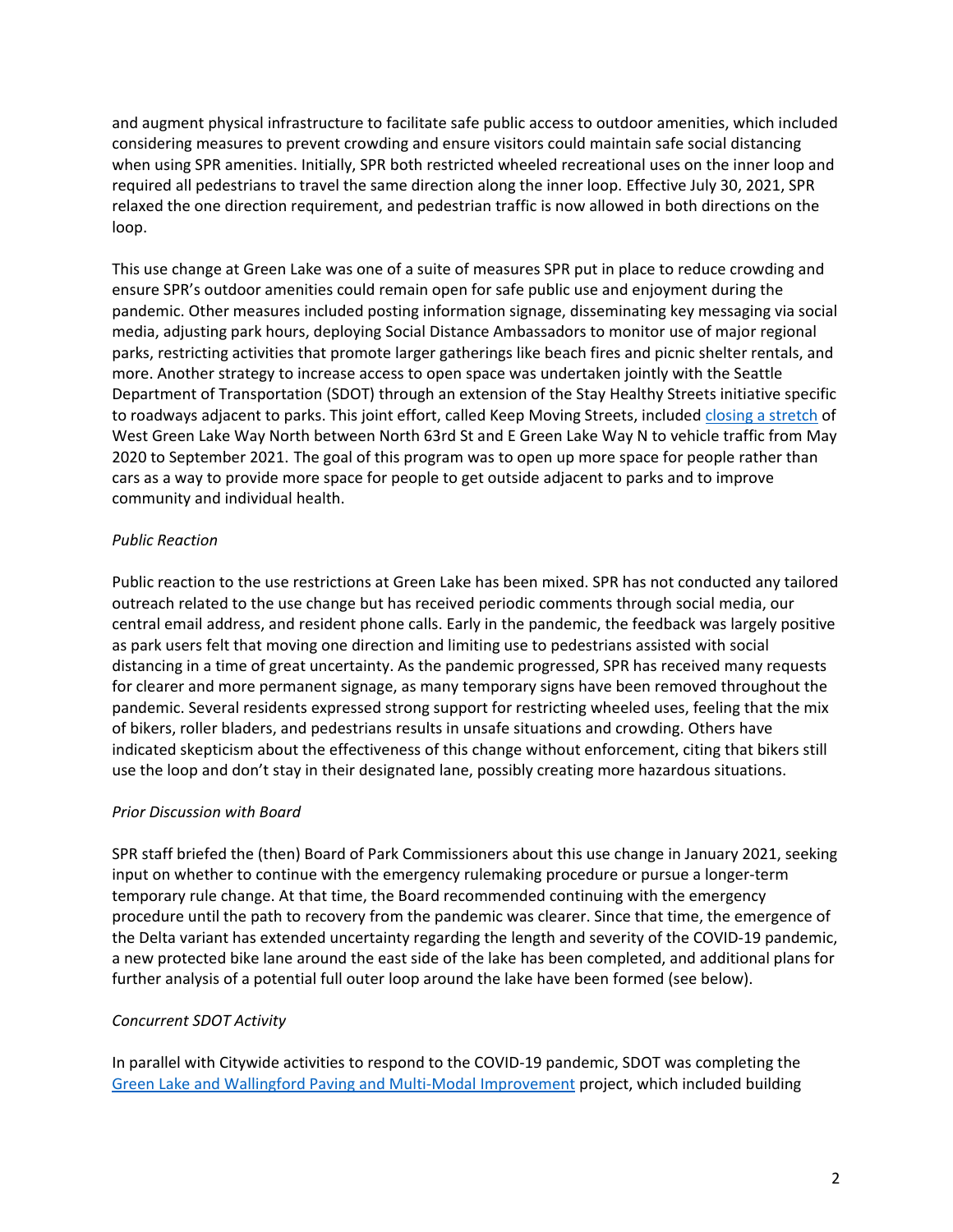a new 2-way bike lane around the lake, among many other improvements (map included to the right).

Through community engagement related to this project, SDOT staff have heard many comments from community who are interested in creating a full outer loop for users to walk and bike around the lake, including potentially repurposing the easternmost lake of Aurora Ave N adjacent to the lake. SDOT staff plan to conduct additional community engagement and analysis to understand what may be feasible before sharing outcomes and concepts with Washington State Department of Transportation (WSDOT), SDOT's partner in this corridor.

## **Public Involvement Process**

At this point, SPR has not conducted any community engagement specific to this issue. SDOT has conducted significant public engagement in support of the Green Lake and Wallingford Paving and Multi-Modal Improvement project and hopes to build on this work by talking with neighbors about opportunities to expand a walking and biking path connecting around the lake. SDOT staff will hold a virtual open house on Tuesday, November 9<sup>th</sup> to share project information to community and get feedback and are also developing a community survey for additional input.

## **SPR Recommendation**

SPR recommend implementing this temporary use change on a longer-term basis while SDOT completes its analysis and public engagement regarding a potential full outer

GREEN AKE OR N DENSMORE AVE **E**<br>Milke<br>In 1907 HST N 83RD ST  $\overline{5}$ 2ND AVE NE AVE N **BAGLEY** een Lake Park 4TH<sub>ST</sub> A "squared up"<br>intersection that is safer and more predictable for E GREE ple walking, biking, drivina A more connected bike route<br>around Green Lake. N 57TH ST | 18 Landscaping improvem .<br>cluding 50 nev ia Gree Woodland Visit our website to learn more about improvement<br>on other arterial streets Park **N 50TH ST** GREEN LAKE WAY N 罢 AURORA AVE N Meridian AVE N Playground ATONA A N 46TH ST N 45TH ST New traffic signal aving area **Existing bike facilities B** New 1-way protected bike lanes On-street 大大大 Walking safety improvements parking removal New 2-way protected bike lanes

*SDOT map of recently completed improvements around Green Lake*

loop and basing the longer-term use of the SPR inner loop on the outcomes of that process.

## **Attachments**

Draft Amendment to Supplemental Use Guidelines at Green Lake Park *(next page)*

**New bus islands**